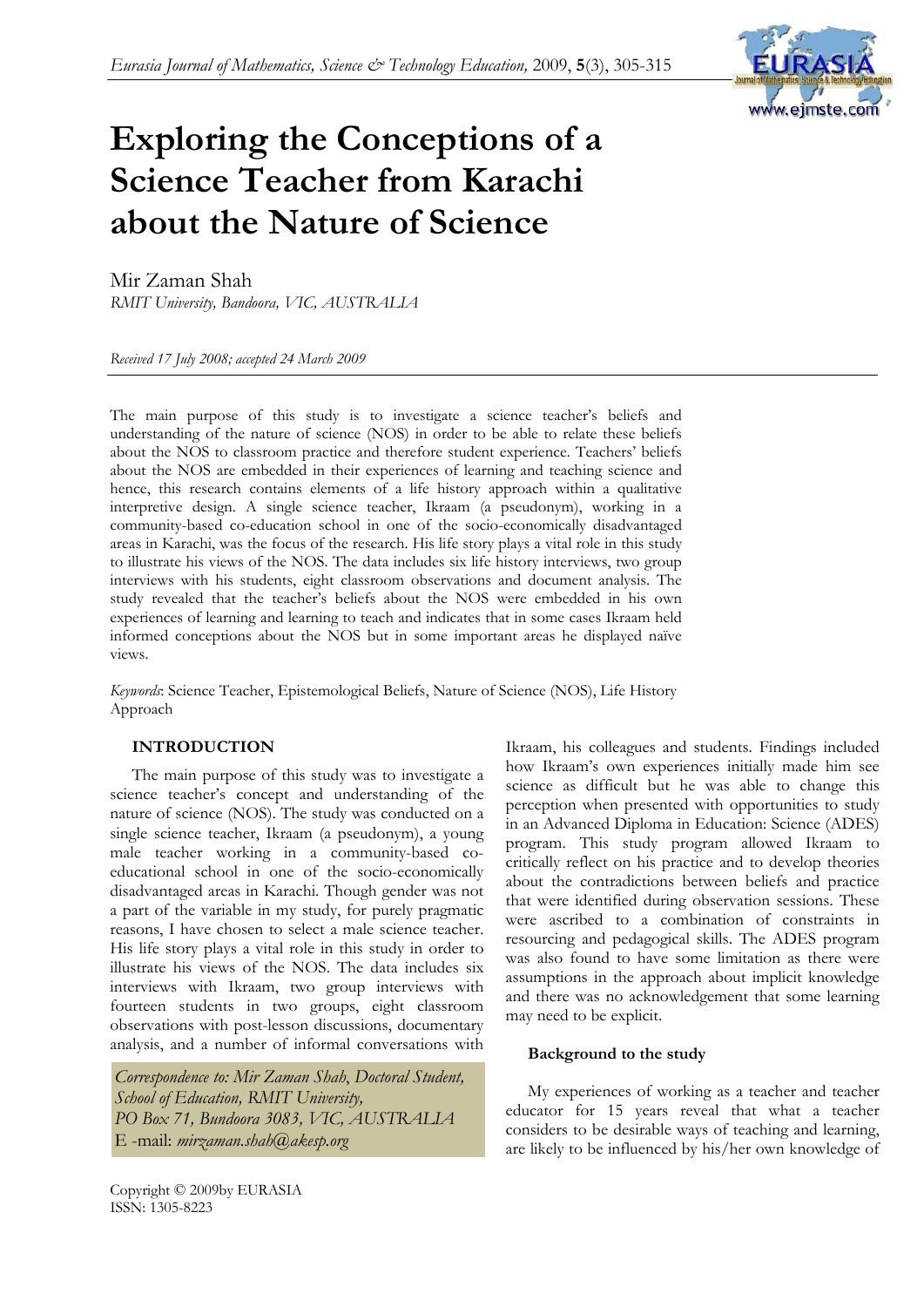the nature of the subject s/he teaches. Similarly, all teachers of science have implicit and explicit beliefs about science, inquiry, teaching, and learning (National Research Council [NRC], 1996). Hence, in Harlen's (1992) words, "We teach according to how we understand the nature of what we are teaching and according to how we understand the nature of learning" (p. 1). Therefore, what constitutes good science teaching can be better determined by understanding what the teachers understand about the nature of scientific knowledge.

Many previous studies have shown that in most cases, both pre-service and in-service science teachers' understandings of the nature of science (NOS) are inconsistent with contemporary concepts of the scientific endeavour (Abd-El-Khalick & Lederman, 2000). The situation of Pakistani science teachers is no exception. They also have a linear understanding of science and so they consider science to be a body of knowledge characterized by facts, concepts, laws, and theories that are absolute and cannot be challenged. Most teachers assume that only scientists can construct scientific knowledge and learners have to strictly follow them. They believe that knowing science is to learn the scientific concepts translated by the teachers from the textbooks. Hodson (1998) calls such views a depersonalized image of science, which he considers a serious misrepresentation of the NOS and scientific practice. Thus teachers impart factual information to their students at the expense of "the most important objective of science instruction [NOS]" (Lederman, 1992, p. 340).

Such naïve conceptions of teaching science lead to classroom instruction that strongly emphasizes rote memorization of science content presented by the teacher or read from the textbooks. As a result of such instructions, students may learn facts, hypotheses and theories of science – the *what* of science, but they do not necessarily develop an understanding of where this knowledge originates from – the *how* of science (Duschl, 1994). While in the learning process, there is a place for memorization, this does not help the students to understand and develop concepts that enable them to make sense of new experiences and apply their learning in decision-making in their daily lives (Harlen, Marco, Reed & Schilling, 2003). In addition, learning science becomes a dry, difficult and boring activity for the students, and so they develop a negative perception of science and find it irrelevant to their daily lives.

Therefore, it appears that practices of teaching and learning science reflect the teachers' own ignorance of the nature of the scientific enterprise. Thus not knowing about science, science teachers continue to teach science as a collection of facts, and such teaching practices foster students who go on to become teachers who follow their own teachers, and the cycle continues

(Halai, 2000). Esler and Esler (1996) state: "What science is *not* is a set of facts. Those who work with science know that what a fact is today is questioned tomorrow, and often ridiculed as nonsense a year from now" (p. 6).

The following comments of Lederman, McComas and Matthews (1998) rightly endorse the problem of the study:

*What seems to be the problem? First, science teachers persist in portraying science in a highly idealized, stereotypic fashion. Even those teachers who do have more adequate views of science typically fail to address questions about the nature of science in their daily instruction. There is also inconsistency in how science is portrayed in textbooks. Most texts … [also] portray science in a distorted, positivistic, and 'final form' fashion. (p. 507)* 

Science teachers in Pakistan, in most cases, have an inadequate understanding of the NOS (Halai, 2004). In their classrooms they dictate notes from the textbook and the students memorize them without understanding. Thus, not knowing about the NOS, they present science as a product, but they are unable to guide students to understand how scientific knowledge is constructed.

This paper identifies a problem related to the teaching and learning of science and describes a research project examining the experience of a science teacher in a community-based school in Pakistan. The teacher was chosen as a participant as his experience of science teaching, as both a pupil and a teacher, had not been positive until he had the opportunity to study for an advanced diploma in education. For the purposes of this present paper two of the findings are discussed (1). Science is seeing and doing and (2). Observations are independent of theory. These are important as the influence that teachers have on students can be intergenerational and therefore a case can be made that the teaching and learning of science needs to be reconceptualised.

# **The Research**

This research posited the question of what is a science teacher's understanding of the nature of science, while teaching science in a school in Pakistan? The study was based on certain fundamental assumptions. Firstly, teachers can play a major role in developing students' understanding of science if they themselves have a sufficient understanding about the nature of scientific knowledge because conceptions/beliefs are likely to influence classroom instructions. Secondly, an exploration of teachers' concepts about the NOS will shed light on their beliefs about science, and the teaching and learning of science. This exploration in turn, will help science educators to identify ways to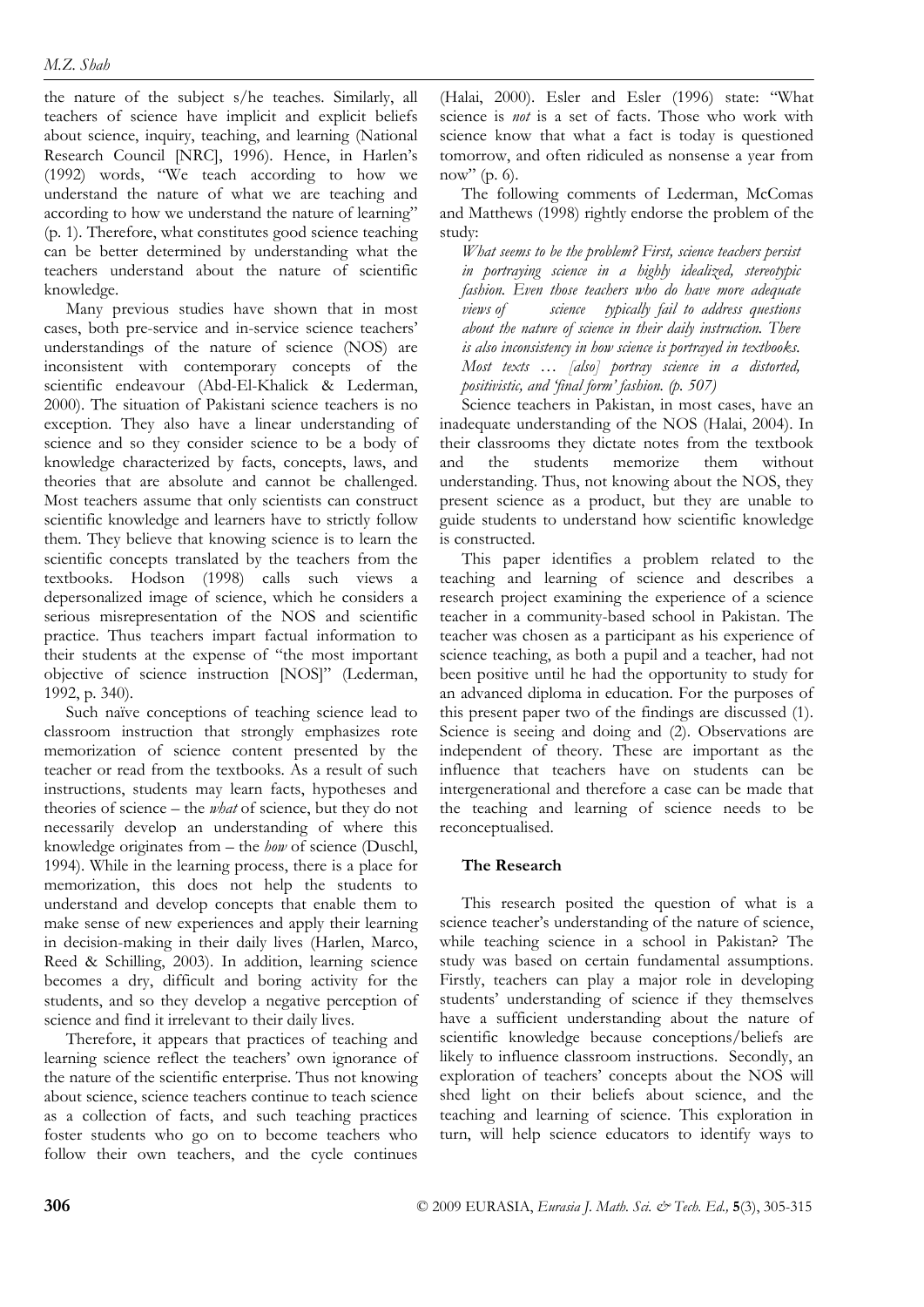enhance teachers' conceptions through professional development programmes.

To contextualise the study I examined the literature on the meaning and the important aspects of the NOS, and the importance of teaching about the NOS to students in science education. I also reviewed some key studies on the teachers' conceptions about the NOS, including the relationships between their concepts and their classroom practices.

#### **The literature**

#### **What is the nature of science?**

The concept of the nature of science is a complex notion. Science educators are quick to disagree on specific definitions for the NOS (Abd-El-Khalick, 2001). Various writers have defined it differently. Cobern (2000) points out that "NOS researchers do not offer a single answer to the question, what is science? The variation reflects in part the variation among philosophers of science" (p.219).

Lederman (1992) picked up some common themes within the varied definitions and noted the phrase nature of science typically referring to the epistemology of science, science as a way of knowing, or the values and beliefs inherent to the development of scientific knowledge. With this definition, he also notes that the nature of scientific knowledge and inquiry is neither universal nor stable. This is one the contemporary and frequently quoted definitions of the NOS in science education literature. Lederman, Wade and Bell (1998) further unpack the definition and explain that "these values and assumptions include, but are not limited to, independence of thought, creativity, tentativeness, empirically based, subjectivity, testability, and cultural and social embeddedness" (p. 596). Bell and Lederman (2003) further add "parsimony" to these values and assumptions.

Gess-Newsome (2002) defines the NOS as the epistemological underpinnings of science, which include characteristics such as empirically-based, tentative, subjective, creative, unified, and cultural and socially embedded. Both definitions share similar characteristics. Furthermore, McComas, Clough and Almazroa (1998) explain:

*The nature of science is a fertile hybrid arena which blends aspects of various studies of science including the history, sociology, and philosophy of science combined with research from the cognitive sciences such as psychology into a rich description of what science is, how it works, how scientists operate as a social group and how society itself both directs and reacts to scientific endeavors. (p. 4)* 

The philosophers of science have adopted, and continue to adopt a range of positions on the major questions and issues about science and scientific knowledge, which is problematic (Driver, Leach, Millar & Scott, 1997). Abd-El-Khalick and Lederman (2000) recognize that "this lack of agreement, however, should not be disconcerting or surprising given the multifaceted, complex, and the dynamic nature of scientific endeavour" (p. 666). However, Abd-El-Khalick (2001) points out that at one point and at a certain level of generality, there is a shared wisdom (though not complete agreement) about the NOS. Moreover, he also argues that at such a level of generality, some important aspects of the NOS are noncontroversial. For this research, the NOS is understood to be directly related to the epistemology of science the knowledge of the construction of scientific knowledge and the operation of scientific enterprise.

## **School science and conceptions of the nature of science**

 This study is focused on the aspects of the NOS in the context of school science. Halai (2005) points out that there is a measure of agreement on a number of points relevant to the school science curriculum. Lederman (2000) indicates that students of science at the school level should learn about the aspects of the NOS such as: scientific knowledge is tentative (subject to change), empirically-based (based on and/or derived from observations of the natural world), theory-laden (subjective), necessarily involves human inference, imagination, and creativity (involves the invention of explanations), necessarily involves a combination of observations and inferences, and is socially and culturally embedded. One additional aspect is the function of, and relationships between scientific theories and laws.

More recently, Halai and Hodson (2004) provided an abridged version of the aspects of the NOS as identified in the National Science Teachers Association (NSTA, 2000) position paper. This affirms the following premises that are important to an understanding of the NOS in the context of school science:

9 *Scientific knowledge is simultaneously reliable and tentative.* 

9 *Although no single universal step-by-step scientific method captures the complexity of doing science, a number of shared values and perspectives characterize a scientific approach to understanding nature.* 

9 *Creativity is a vital ingredient in the production of scientific knowledge.* 

9 *A primary goal of science is the formation of theories and laws, which are terms with very specific meanings.* 

9 *Contributions to science can be made and have been made by people the world over.* 

9 *The scientific questions asked, the observations made, and the conclusions in science are to some extent influenced by the existing state of scientific knowledge, the social and cultural*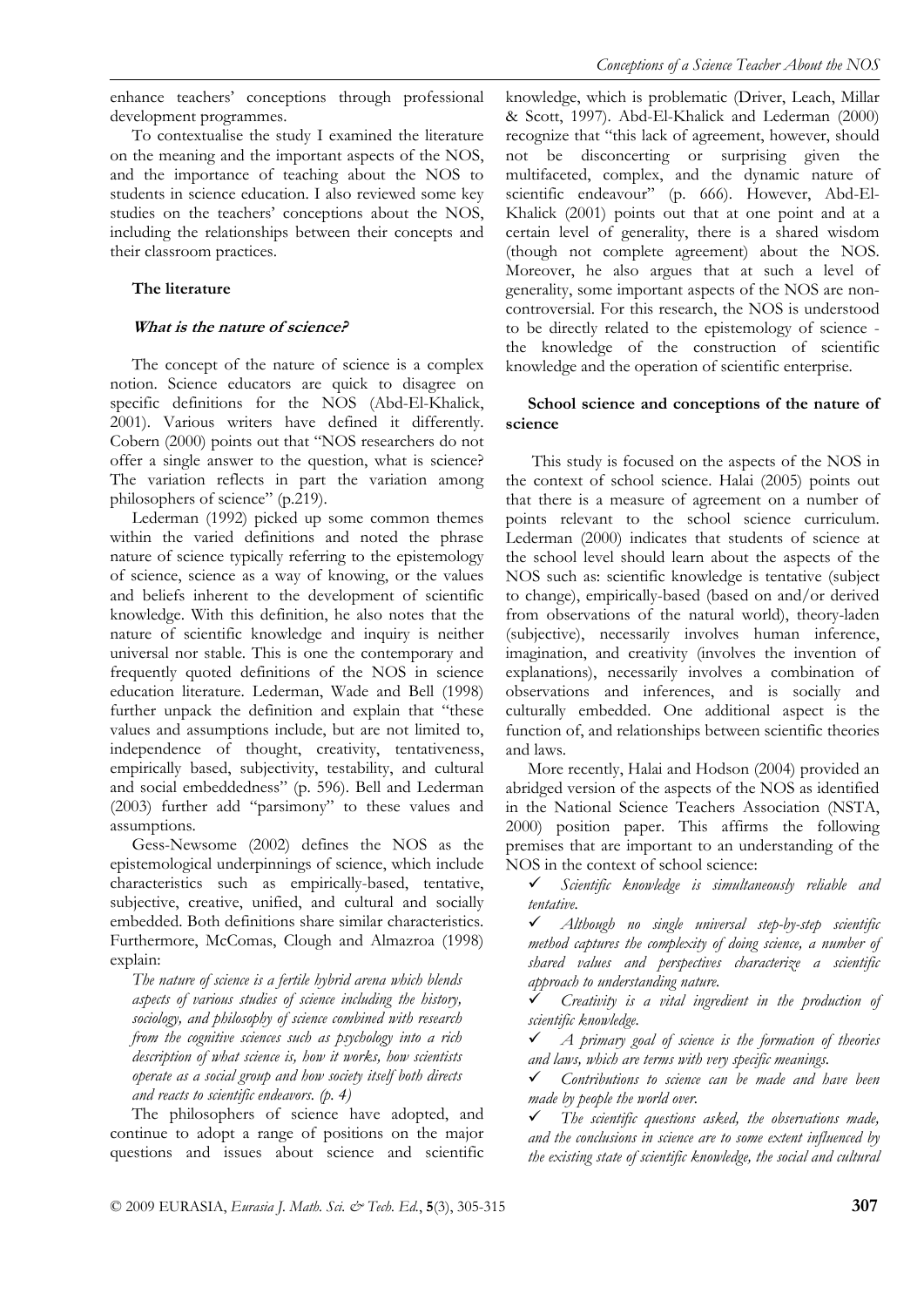*context of the researcher and the observer's experiences and expectations.* 

9 *The history of science reveals both evolutionary and revolutionary changes. With new evidence and interpretation, old ideas are replaced or supplemented by newer ones. (Halai & Hodson, 2004, p. 106)* 

The characteristic features of the NOS for school science mentioned by a number of authors are, to a great extent, similar and overlapping. I found the aspects of the NOS given by Halai and Hodson (2004) appropriate to use for my study because they encompass the characteristics and elements mentioned in other reform documents. Therefore, I have used these definitions of the NOS for the purpose of my study.

#### **Methodology**

For the purpose of this research a life history method was used to examine the impact of experience on a science teacher's understanding and teaching of science. Direct observations and interviews with key players, in this instance with students in the science teacher's classes, were also used. Life history has its roots in narrative research. A narrative inquiry is a form of inquiry in which a researcher explores the lives of individuals by asking them to provide stories or narratives about their lives (Creswell, 2003). In a life history study, the researcher and researched coconstruct stories, that are interpreted and analyzed to draw conclusions about the understanding of the researched, regarding the topic under investigation. The fundamental assumptions behind using this approach are well stated by Goodson (1995):

*That the teacher's previous career and life experiences shape his/her view of teaching and the way he/she sets about it; that the teacher's life outside school, his/her latent identities and cultures, may have an important impact on his/her work as a teacher. (p. 84)* 

Hence, there is a link between past, present and future, as Hitchcock and Hughes (1995) state, "The life story approach facilitates a deeper appreciation of an individual's experience of the past, living with the present, and a means of facing and challenging the future" (p. 186). As such, a life history approach lies within the qualitative research paradigm. As Hitchcock and Hughes (1995) state about life histories:

*This approach uses qualitative techniques, in particular the unstructured or semi-structured interview, which are designed to provide individuals with the opportunity of telling their own stories in their own ways. This facilitates the reconstruction and interpretation of subjectively meaningful features and critical episodes in an individual's life. (p. 186)* 

Researchers have used a number of methods and tools to study teachers' conceptions about the NOS including: the use of critical incidents (Halai, 2005; Nott & Wellington, 1995), open-ended questionnaires (AbdEl-Khalick, Bell & Lederman, 1998), a life history framework (Halai, 2002; Halai & Hodson, 2004), combination of interview and classroom observation (Halai 2000). An open-ended approach using life history interviews provides more freedom for the respondents to express their own views on the scientific enterprise while helping them to avoid the impositions of the researcher's views (Bell & Lederman, 2003). During the past decades, there has been an increasing interest in the use of life history and narrative approaches to study teacher thinking and teacher development (Carter & Doyle, 1996; Cole & Knowles, 2001).

*As a number of researchers advocate using a more openended approach to explore teachers' conceptions of the NOS, I used a life history framework for my study. For example, Hitchcock and Hughes (1995) advocate the life history approach because "it enables the researcher to build up a mosaic-like picture of the individual and the events and people surrounding them so that relations, influences and patterns can be observed" (p. 186).* 

The teacher's views were embedded in his talks about ordinary day-to-day life and the practice of teaching. Discussing and analysing examples from everyday and classroom experiences illustrate the teacher's knowledge. Similarly, his perceptions were grounded in professional practice (Nott & Wellington, 1998) and personal life (Goodson 1995; Halai, 2002). Interviews dealing with his personal and professional life, a combination of classroom observations and informal conversations capture the teacher's views and practices. As Smith (2001) states:

*Teacher beliefs develop throughout their lifetime and are influenced by a variety of factors, including events, experiences, and other people in their lives. Teachers' life experiences and background affect what they believe, and consequently, how they teach. Consequently, a life history approach enables us to understand a teacher's life and work in terms of the meaning they have for the individual teacher. (p. 112)* 

# **DATA COLLECTION TECHNIQUES AND ANALYSIS**

Data was collected from a variety of sources including interviews, classroom observations, postlesson discussions, document analysis (including lesson plans, the teacher's diary, syllabus, and reading texts), group interviews from students and informal talks, with the major sources being interviews and observations. These were very helpful in maintaining the rigour of the data because as Maxwell (1996) observed, "triangulation of observations and interviews can provide a more complete and accurate account than either could alone" (p. 76). The main protagonist in the study was a science teacher who had undergone a change in his perceptions, about science and science teaching, after being given the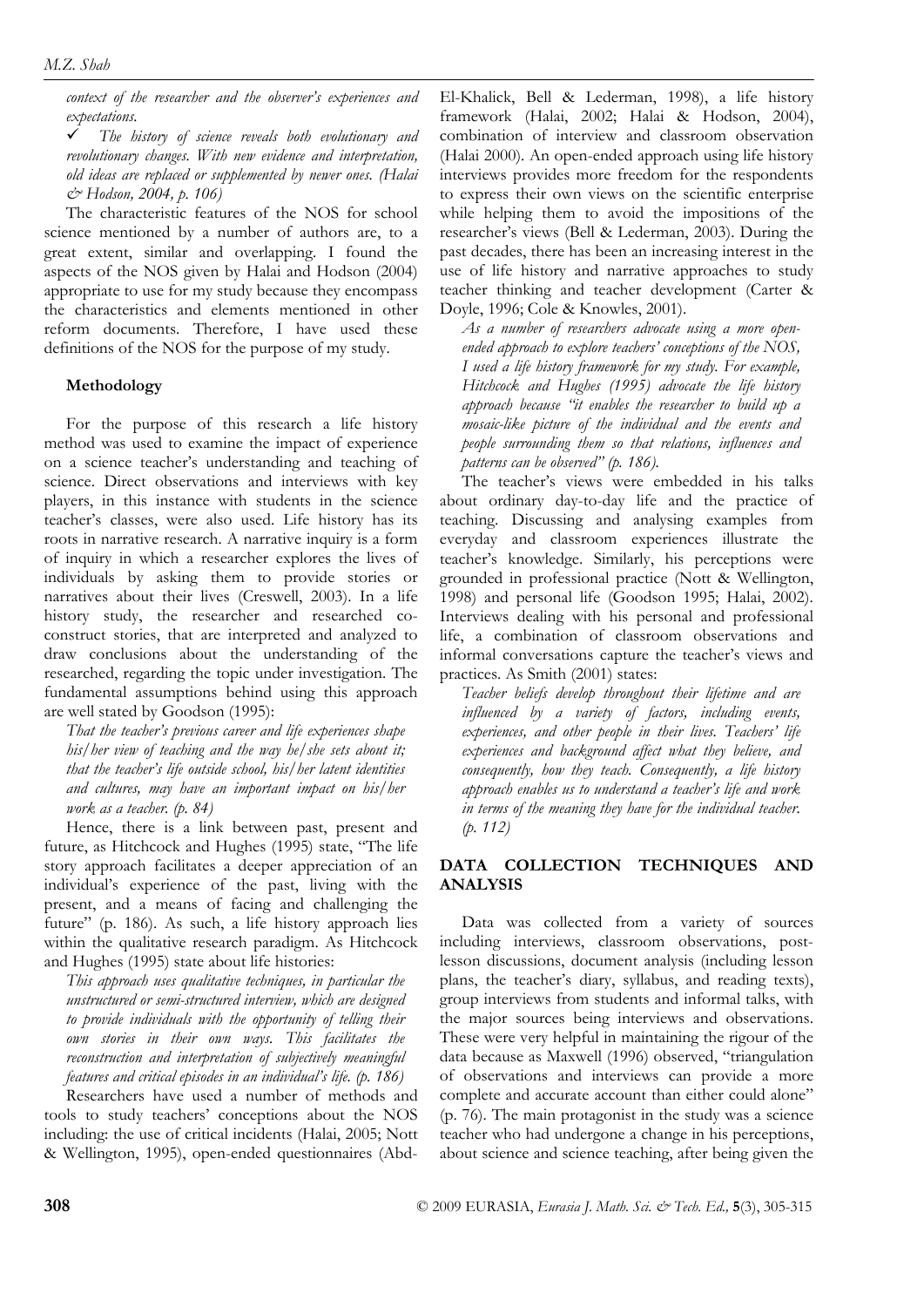# **Semi-Structured Interviews**

In a life history study, data collection is primarily through semi-structured or unstructured interviewing (Goodson & Sikes, 2001). Hence I used an 'oral life history interview' as one of the main techniques. The interviews allowed me to invite information from the respondent about situations from his own perspective and in his own words (Kvale, 1996). The focus was on this stories of learning and teaching science, while opportunities to reflect on the meanings of his experiences were also provided.

Initially, I conducted three interviews of 45 to 55 minutes with Ikraam, the science teacher who was the focus of this research. The first interview was general discussion regarding his life. In the second and third interviews, we had specific and intensive discussions about his experiences of learning and teaching science, and his understanding of the nature of scientific knowledge. Whilst constructing his life story, I sought information from the participant on particular periods of his life such as his childhood, primary school experiences, middle and high school experience, college experiences and teaching experiences (Bogdan & Biklen, 1992). I often asked follow-up questions, probing questions and interpreting questions.

In addition to the three initial interviews, I had three more interviews during and after the classroom observations. The first of these was about a science exhibition which the school had organized and the other two interviews were conducted at the end of the data collection period in order to fill in gaps and doublecheck with the teacher on specific issues. I also interviewed the principal to collect information about the background of the school. I interviewed the science coordinator about the kind of support he provided to Ikraam. All the interviews were audio recorded and transcribed verbatim.

## **Group Interviews**

 A popular interviewing technique is group interviewing. A focus group has the potential for discussion that gives a wide range of responses (Cohen & Manion, 1994). I conducted two interviews with his students in groups to get some ideas regarding Ikraam's teaching practices. The first one was from a random sample of 10 students of Class 8. In the interviews, I inquired about their views of their experiences of learning science in Ikraam's class. The second interview was with a group of 6 students of Class 5 who were involved in the science exhibition.

# **Classroom Observations**

Observation is a valid and direct way of obtaining data from people. Gillham (2000) argues: "it [observation] is not what they say they do. It is what they *actually* do" (p. 46). I therefore observed Ikraam's teaching during 4 lessons, four with Class 5 and four with Class 8, making a total of eight observations, Maxwell (1996) endorses the purpose of this observation when he states:

*Observation often enables you to draw inferences about someone's meaning and perspective that you couldn't obtain by relying exclusively on interview data. This is particularly true for getting at tacit understandings and theory-in-use, as well as aspects of the participants' perspective that they are reluctant to state directly in interviews. (p. 76)* 

The observations were intended to find out to what extent Ikraam's stated views were manifested in his classroom practices. The choice of two different grades was to get a better and broader picture of practice. During the classroom observations, I mainly focused on Ikraam's teaching techniques, use of resources, questioning skills, and interaction patterns with his students. I was hoping that these observations would allow me to see the translation of his views of the NOS in his practice. I took descriptive and analytic (Glesne, 1998) anecdotal notes of my observations of the classroom activities.

# **Analysis –Ikraam's Conceptions of the Nature of Science**

The analysis of the data from the life history interviews and classroom observations showed that the following aspects of NOS were explicit in Ikraam's views and practices:

*1. Science is an in-depth inquiry and explanation of natural phenomena.* 

- *2. Science is "seeing and doing".*
- *3. Observations are independent of theory.*

*4. Scientific knowledge is empirically-based while religion is belief-based.* 

*5. Scientific knowledge is simultaneously reliable and tentative.* 

*6. Scientists may not necessarily follow a single step-by-step scientific method.* 

*7. Scientific theories evolve into laws on further evidences.* 

*8. Models are not actual representations of a reality.* 

In the following sections, I discuss two of the above findings (2 and 3) to exemplify Ikraam's concept of the NOS.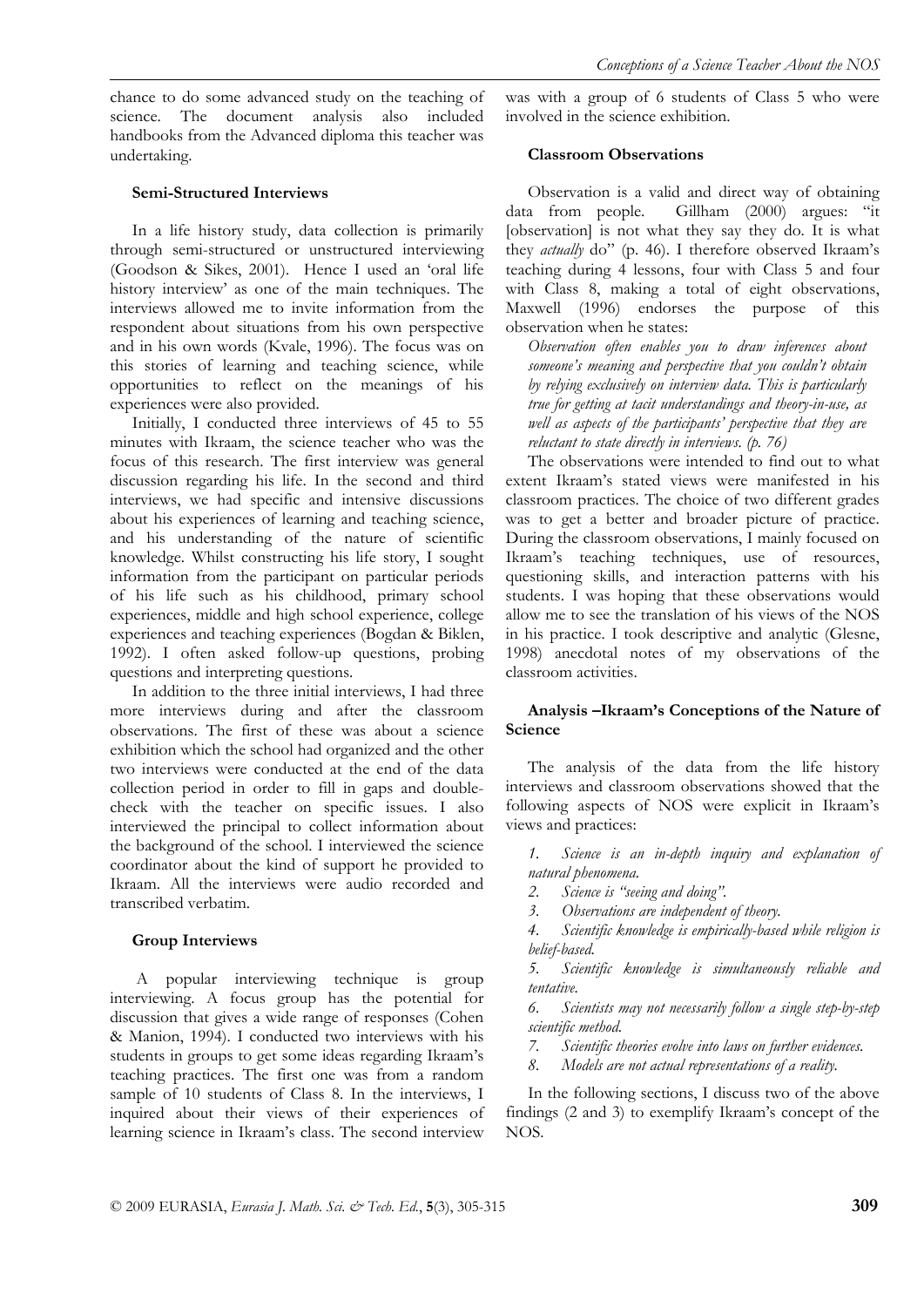# **Science is "Seeing" and "Doing"**

Ikraam believed that human senses play an important role in generating scientific knowledge, and observation is the starting point of a scientific inquiry. He considered science as a practical subject and believed that in the science classroom, in order to understand science, the students must be given the opportunity for *seeing* and *doing*. He was of the view that providing the children with abstract explanations is just like 'building castles in the air'. To understand science, they must see and do it, that is, experience it.

The analysis of his life history showed that this practice was rooted in his biography. While describing the characteristics of his favourite teacher, he mentioned that one of his teachers provided him the opportunity to "see" and "do" science in the classroom which helped him in understanding certain scientific concepts that were taught that way. But there had been very little opportunity for him to learn science by seeing and doing. He had pointed out that he did not get the opportunity to "do science", and due to this he could not develop an understanding of most of the scientific concepts. His teachers would mostly read the textbook, dictate notes, and he would memorize them.

The idea of seeing and doing for effective learning of science was also explicit in his classroom practices. He demonstrated the ambition to let his students see and do science, but he has not been able to do so yet. He stated that to learn science in a more effective way, such as through group work, it is necessary for the students to get the opportunity to manipulate the materials and discuss the emerging scientific concepts. He particularly highlighted the role of hands-on and minds-on activities in learning science. But because of the constraints, such as the lack of space and resources, fixed furniture and time limitation, he was unable to organize group work on a regular basis. Instead, he usually arranged for practical demonstrations in the classroom.

In Pakistan, carrying out practical work in the primary and middle classes is not a common practice. Practical work, if any, is done in Classes 9 and 10 only (Halai, 2002). Being a product of the Pakistani educational system both as a student and later as a science teacher, I myself have indulged in organizing practical work only in the secondary classes. But Ikraam's case was different. In his class, he was unable to provide children with an opportunity for doing hands-on activities individually or in small groups; therefore, he often made a concerted effort to arrange demonstrations for them.

He used low cost and no cost teaching materials. Out of the eight lessons I observed, he gave demonstrations in five lessons in the class. In a lesson about the *forms of energy* he gave five demonstrations by using a candle, matches, torch, toy car and electric switch respectively. The activities aimed at involving the students in discussions about the topic. The text was about atomic energy, which the students were asked to read from the textbook and discuss in the class. Similarly, while teaching the uses of carbon dioxide, he brought a fire extinguisher to the classroom and explained its structure and function to the students. He also brought a bottle of Pepsi to the classroom to show that it contained carbon dioxide, and he also explained why carbon dioxide was mixed in the drink.

During his demonstrations, he tried to involve students by using interactive dialogues and questions. While talking about the purpose of demonstrations, he said that demonstrations helped him in developing the students' scientific process skills such as how to predict, observe, infer, and compare their findings.

In the post-lesson discussion, he claimed that sometimes he used to arrange practical work in the seminar hall where the students themselves manipulated materials. During my presence in the school, he did not manage such group-based practical experiences for the students. I asked the students how often they got the opportunity to work in groups for doing practical work. They told me that it depended on the teacher's intention and the nature of the topic. One student reported, "Once a week or in two weeks, when our teacher wants us to do practical work, he takes us to the seminar hall and assigns us group work…but mostly he does arrange demonstrations for us" (Group interview, February, 17, 2004). During an informal talk, the science coordinator of the school said:

*We are aware of the importance of the practical work for learning science and also about the factors that hinder our attempt to do so. For example, one of the problems is the lack of space in the classroom. But we often use the seminar hall for the purpose of group work. He [Ikraam] is a resourceful teacher who has brought a lot of innovative ideas from the course he is presently taking. (Informal conversation, February 17, 2004)* 

One day he did not arrange any demonstrations for a lesson, and during the post-lesson discussion, he said that, as there were no materials, activities or demonstrations, the students did not take much interest in learning. Thus, according to him, giving demonstrations captures the students' interest. He considered the use of demonstrations as an economic and effective way of teaching science. While demonstrations are beneficial and cost effective in terms of expense, equipment, time, safety and effective teaching, there are a number of problems associated with demonstrations. The assumption underlying the use of demonstration is that "if a teacher arranges for an effect to be clearly seen, it will be clearly understood. But we all know that this is not true" (Ogborn , Kress, Martins & McGillicuddy, 1996, p. 2). The same idea is shared by Solomon (2002) who states, "If the teacher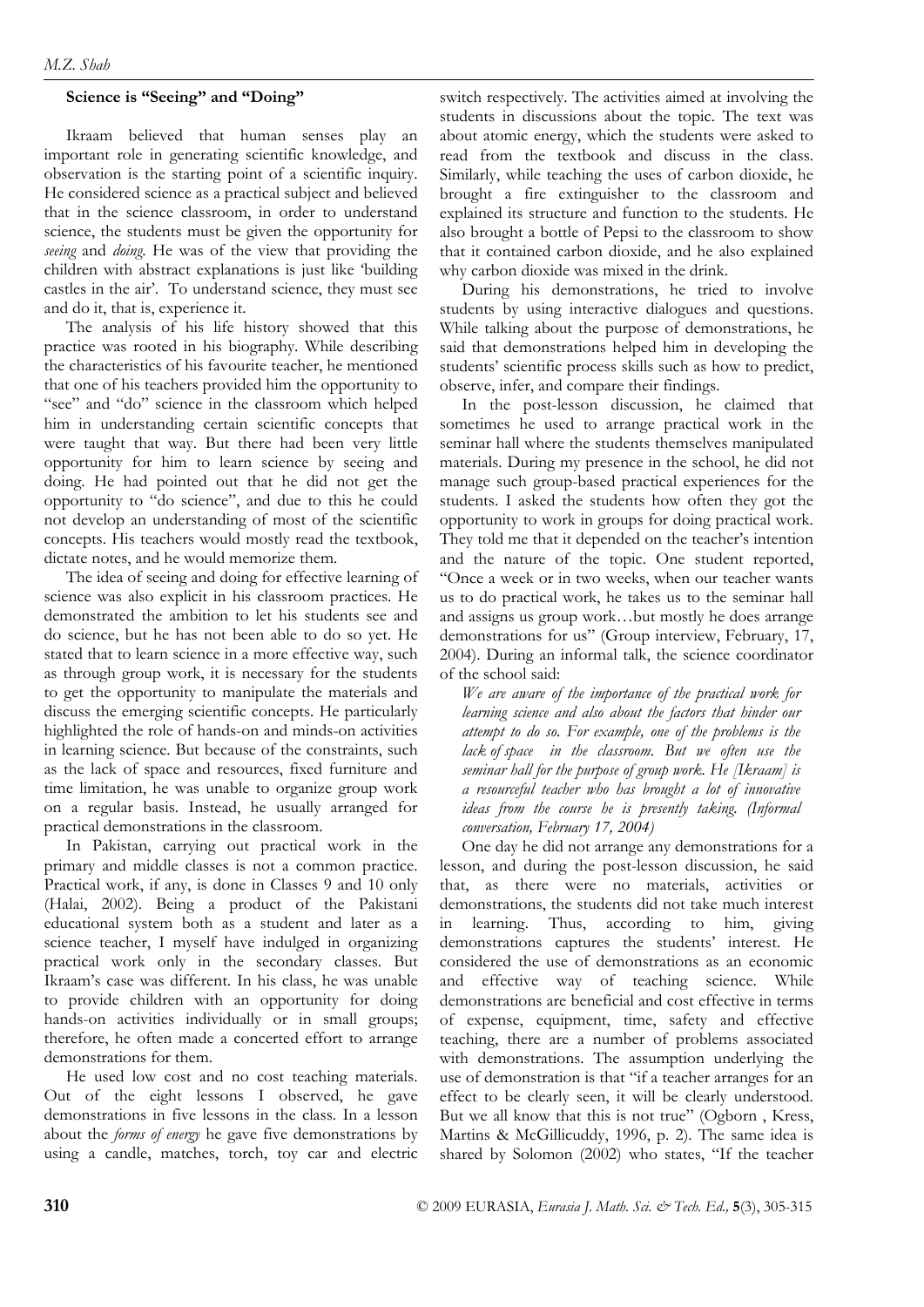arranges for an effect to be clearly seen, will it be clearly seen? We all know that this doesn't happen" (p. 26). The problem with demonstration is that often students do not see what a teacher intends them to see. Ogborn et al. (1996) share interesting comments about students' feelings about demonstrations by saying:

*Many a student [sic] has gone away from a demonstration saying, 'I don't know what it was supposed to show, but…. The event is there but it lacks meaning. The student remembers what could be seen, but lacks an idea of what the events are supposed to mean. (p. 79)* 

This creates a problem if a teacher believes that seeing and doing is always necessary to learn and understand science. Sometimes we cannot "see" or "do" science for there are a number of concepts/phenomena that we learn and understand through other ways and means.

Regarding practical work Hodson (1998) states: "We seriously mislead students when we pretend that the kinds of experiments they perform in classroom constitute a straightforward and reliable means of choosing between rival theories" (p. 95). It is important that teachers realize that what they want the students to understand, is not necessarily what they have understood. Some teachers must conclude activities and demonstrations in such a way that they can be quite sure that the students have understood the purpose behind the activity.

#### **Observations Are Independent of Theory**

Ikraam's efforts in bringing activities to his class for demonstrations are to be appreciated. But he was not fully aware of the theory-dependent nature of observations. He often shared with me that students are not empty vessels and they come to school with their own ideas. In the classroom, eliciting children's ideas through brainstorming was his routine practice. He did not seem to realize that students' prior conceptions can influence their observations too. And this influence can affect observations positively and negatively.

In the classroom, Ikraam would sometimes use the Predict-Observe-Explain (POE) model and the students were asked to apply this to the demonstration under discussion. Looking at the same activity, the students' responses varied to a great extent. Though he did not discourage the students from giving diverse responses, he wanted them to believe in what he saw. His actions during the demonstrations showed that he was disappointed when he got responses that were not congruous with his expectations. Regardless of the students' responses, he explained his own inference from the observation of the activity. For example, in one of the demonstrations, the teacher fixed a candle on a saucer with some water in it. Then he inverted a transparent glass over the burning candle. Before that, he asked the students to make predictions by posing a question, "What would happen if the glass is inverted on the burning candle?" The students made predictions and later on compared their predictions against their observations. During "seeing" of the demonstration, a number of contradictory observations were made and shared by the students. For example, some students reported that there was smoke inside the glass while others pointed out that as carbon dioxide is a colourless gas, it should not be visible. A number of other inconsistent observations were reported regarding the rising of water into the glass.

Hodson (1998) maintains, "because knowledge is assumed to derive directly from observation, emphasis becomes concentrated on *doing* rather than on *thinking*, and little or no time is set aside for discussion, argument and negotiating of meaning" (p. 94). This seemed true for Ikraam as well, because he focused on the activities more than on the making of meaning from them. He perceived observation and experimentation as objective sources of scientific knowledge, and therefore expected his students to see what he himself saw during a particular demonstration.

During the post-lesson discussions, I drew Ikraam's attention to his expectations of the students during observations of demonstrations. He pointed out that his students were unable to see what he wanted them to see. He argued that different students explained a single phenomenon differently, which he thought was problematic. He explained this issue with the help of an example. He put a cassette on the table and explained that both he and I could see it differently because both of us were different. He explained that the same was happening with his students while observing the demonstrations.

Hodson (1998) contends that "doing science (choosing a focus, designing and conducting an inquiry and communicating findings) depends on who we are, what we know and what we have experienced. Some view of the world, some theoretical perspectives, precedes observations" (p. 11). Hence, teachers have their theoretical frameworks with them that guide their observations, but students usually lack such frameworks so it is very natural for them to come up with alternate inferences. Therefore, a teacher should guide the students without devaluing their ideas by challenging their ideas with thought-provoking questions. Halai (2002) argues that "even with very guided activities, students do not see 'eye-to-eye' with the teacher" (p. 272). Thus there always remains a gap between what the teacher expects the children to learn and what the students actually learn. Hodson (1998) explains the theory-laden aspect of observation, by saying:

*The traditional school curriculum [practice] says two things about observation. First, nothing enters the mind of the scientist except by way of the senses – that is, the mind is*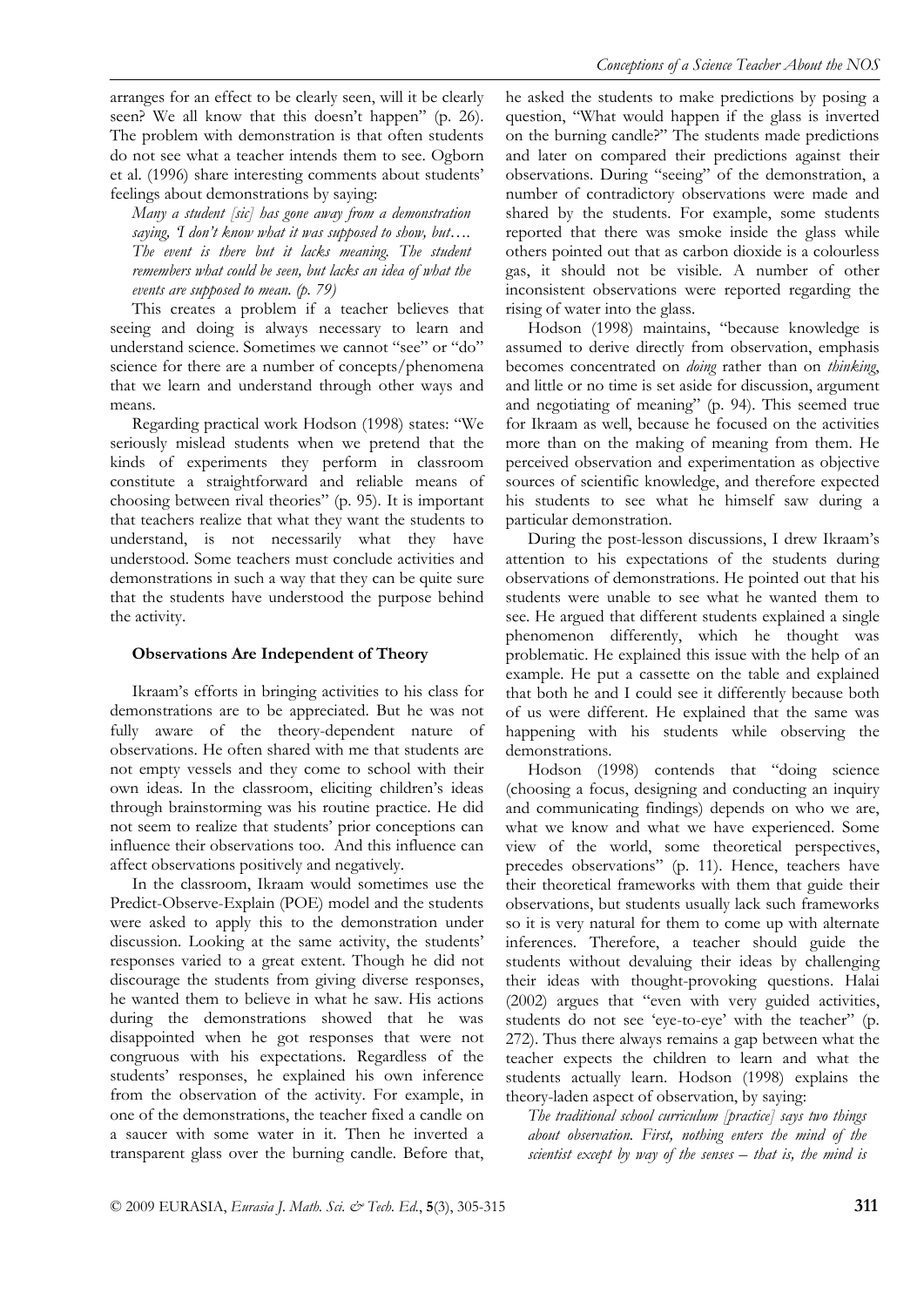*tabula rasa on which the senses inscribe a true and faithful record of the world. Second, the validity and reliability of observation statements are independent of the opinions and expectations of the observer and can be readily confirmed by other observers. Neither is true. In reality, we interpret the sense data that enter our consciousness in terms of our prior knowledge, beliefs, expectations and experiences. (p. 10)* 

The purpose of this discussion does not necessarily mean that students should not be encouraged to observe correctly, but it means that students should be provided with "a sound theoretical frame of reference" (Hodson, 1998, p. 11), if they are expected to observe correctly. Making correct observations should not be the ultimate purpose, although making objective observations is not possible either). Thus one should be aware that though observation plays a central role in scientific investigations, this skill is tied closely to the knowledge, thinking and motivation of the observer (Chiappetta, Koballa & Collette, 1998). If teachers are aware of the theory-laden nature of observation, they can guide the students properly without confusing them further.

# **FINDINGS AND CONCLUSION**

During this research study, several features about this elementary (Classes 1-8) teacher's conceptions of the NOS and its implications for classroom practices emerged. The following section discusses some of the general findings of the study.

## **Teachers' Conceptions of NOS are Not Innate and Stable**

The study suggests that the teacher's conceptions about the NOS are not innate and stable. They were acquired, modified and changed as he experienced more appealing conceptions and plausible approaches to learning and teaching science. The data showed that many of Ikraam's long-held conceptions were inherited from his former teachers and the learning experiences he had had during his life. He frequently pointed out that he had been teaching the way he was taught. Before joining the Advanced Diploma in Education: Science (ADES) programme, he exclusively relied on the *chalk and talk* method as the only teaching method he was familiar with. The ADES programme helped him reconceptualize his beliefs and practices about science, and shifted him towards more child-centred approaches for the teaching and learning of science.

When Ikraam was a student, he assumed science to be a difficult, in his own words it was "like climbing a mountain". He was not enamoured with science because of his teachers' practices and his own poor learning experiences. But later on, his conceptions about the NOS and the teaching and learning of science were changed. After being exposed to the ADES programme, he claimed that he loved science and its teaching and learning, which showed a significant change in his attitude towards science. He believed that the ADES programme changed his professional life as a science teacher.

Ikraam frequently compared his experiences after the course, and before the course. The study affirmed that a well-planned teacher education programme helps teachers transform their beliefs in a significant way. There are assumptions that teachers' conceptions/beliefs are resistant to change. But this study provides some evidences that one's epistemological conceptions change when s/he experiences alternative beliefs, which are more plausible and appealing to him/her. The study also highlighted some evidence of change in Ikraam's beliefs because of the influence of the course. This clearly showed that teachers' beliefs and practices may be reshaped as a result of the opportunities and the environment they are exposed to.

# **Change in Conceptions Occurs Through a Critical Reflection**

The analysis of the findings indicated that a critical reflection on one's own beliefs and practices are can help to bring about change in an individual's belief system. There is a debate amongst educationists whether change in beliefs lead to change in practices or change in practices leads to a change in beliefs (Guskey, 2002). The analysis of Ikraam's experiences showed that he needed external assistance, in this case the ADES programme to challenge existing beliefs and provide alternative approaches to practice. Similarly, it is necessary to implement the new learning in the real classroom situation. Guskey (2002) found that neither training alone nor training followed by implementation is sufficient for effective change. Changes in attitude and beliefs occur only when training and implementation are combined with evidence of students' improved learning outcomes.

# **Mismatch Between Teacher's Conceptions and Practices**

The comparison of the data collected through the interviews and field notes showed that in some cases there was a gap between the teacher's conceptions about the NOS and his classroom practices. For example, Ikraam strongly believed in certain aspects of science and its teaching and learning although the classroom observations revealed that in some cases he could not practice his stated beliefs.

Several times during the post-lesson discussions, Ikraam's attention was drawn towards those apparent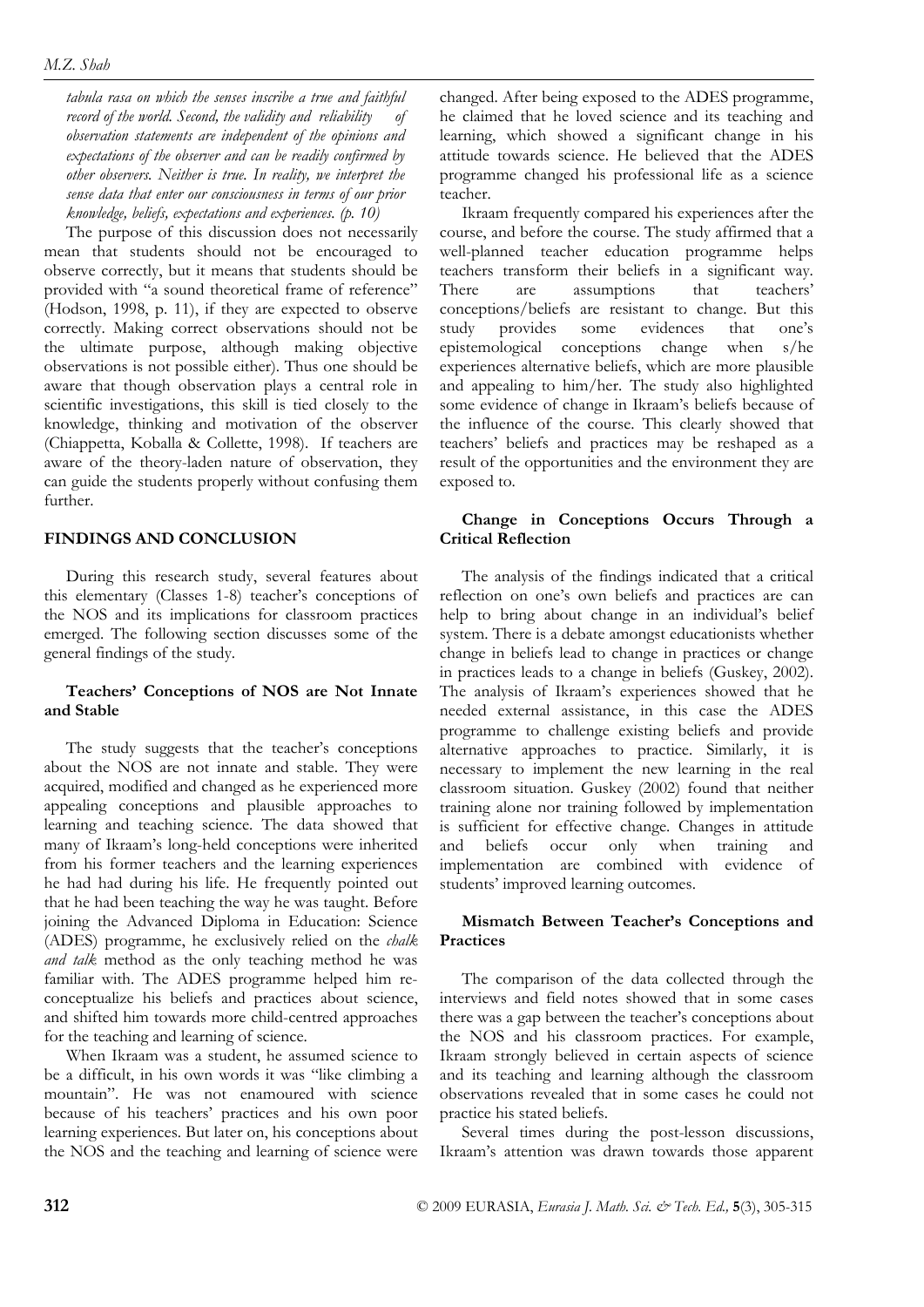contradictions between his conceptions and classroom practices. In response he frequently referred to the factors such as time constraint, a lack of space in the classroom, lack of resources (e.g. science apparatus), students' poor academic and socio-economic background, their lack of proficiency in English and his own lack of pedagogical skills in managing the class as major constraints. However, it was evident that the teacher had the commitment to accept and promote change in his classroom. He was persistent in his efforts to implement his learning from the ADES program into his classroom teaching.

Ikraam's also felt that his lack of pedagogical knowledge was hindering the translation of his conceptions (e.g. managing group work, holding discussion, etc) into desired classroom practice. It would therefore appear that conceptions about the NOS cannot be successfully translated into practice where the teacher lacks pedagogical skills.

## **Teachers Need Follow-up Support in the Real Classroom**

The study indicated that a sound knowledge of content and knowledge about knowledge (metacognition) is essential, but this is not a guarantee that teachers can translate such knowledge into their classroom practice. For example, in some cases, Ikraam's classroom practices did not show a translation of his conceptions of the NOS into his classroom teaching. The reasons/factors, other than the teacher's conceptions of NOS, mentioned by Ikraam and my own observations were: a lack of resources, limited space, the socio-economic background of the students, and some internal factor of the teacher such as a lack of content knowledge and pedagogical content knowledge (PCK). These are not inconsiderable constraints. Therefore, in spite of Ikraam's willingness, he was unable to implement his learning for a number of reasons. This observation suggests that it is crucial to provide effective follow-up support in the real classroom situation, which is inevitable in dealing with the uncertainties and challenges, situational factors and conditions (Guskey, 2002).

## **Explicit NOS Instructions are More Effective**

The analysis of the handbook for the ADES programme and conversations with Ikraam showed that there were no explicit instructions on the NOS. The programme assumed that the participants would come to understand about the NOS by doing science, which is known as an implicit approach of the NOS instruction (Gess-Newsome, 2002). Science educators point out that implicit instructional approaches to develop teachers' understanding about the NOS have been usually ineffective. This study found some evidence of the impact of an implicit approach for NOS instruction. For example, in Ikraam's case, the course he was taking, had a significant impact on his conceptions about NOS, and the teaching and learning of science. The study shows that to some extent the assumption seemed to be acceptable, as Ikraam understood some important aspects of the NOS. In some cases, Ikraam exhibited certain naïve conceptions about the NOS. As advocated by a number of educators (e.g. Abd-El-Khalick & Lederman, 2000; Gess-Newsome, 2002), explicit approaches to develop teachers' conceptions of the NOS have been more effective. This has a strong implication for teacher education programmes in Pakistan that explicit approaches should be employed while teaching about the NOS, so that teachers can develop an adequate understanding of it.

#### **CONCLUSION**

This study was focused on the understanding of a single teacher's conceptions about the NOS, the findings of which cannot be generalized to a large community of science teachers. However, the insight gained from the findings can be useful for others.

The nature of science is the soul of science, and so I propose it as a knowledge-base for the teaching and learning of science. Developing students' understanding of the NOS to help them learn science in a meaningful way is an important goal of science education.

Apart from teachers' conceptions of the NOS, there are other factors (e.g. content knowledge, pedagogical skills and PCK) that can also influence teachers' classroom practices. As teachers are the primary mediators between subject matter and the students, their conceptions of what science is and how it should be taught seems to direct their decisions in the classroom. Since teachers' conceptions are communicated to their students through their actions and attitudes, they should possess well-informed conceptions of the NOS. In conclusion:

We are confident that science education will be a richer discipline and our students will be more adequately prepared for their lives as citizens when they are afforded a fuller understanding of the nature of this thing called science (McComas, Clough and Almazroa, 1998, p. 33).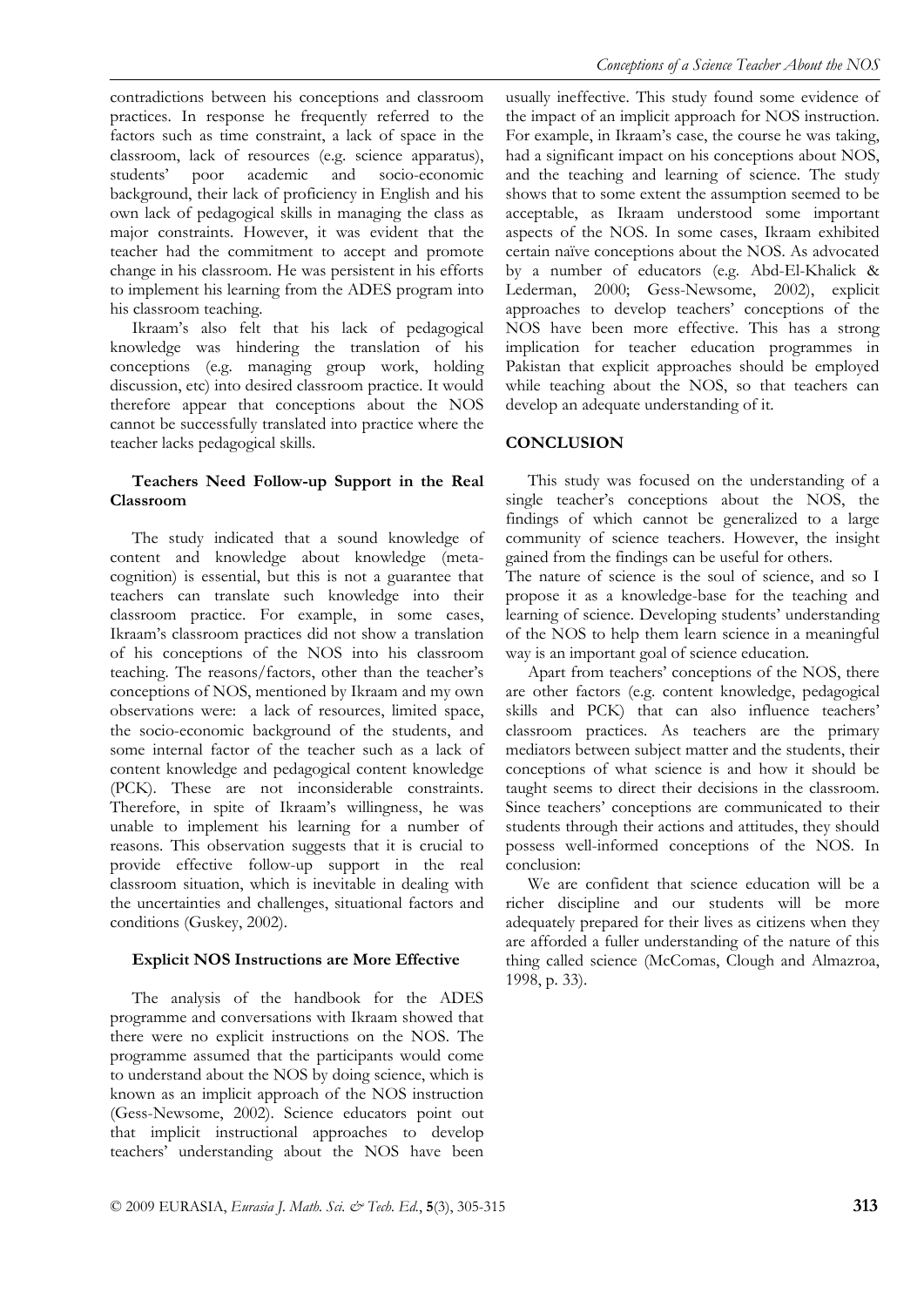# **REFERENCES**

- Abd-El-Khalick, F. (2000). *Improving elementary teachers' conceptions of nature of science in the context of a science content course*. A paper presented in the annual international conference of the Association for the Education of Teachers in Science, Ohio.
- Abd-El-Khalick, F. (2001). *The influence of a philosophy of science course on preservice secondary science teachers' views of nature of science*. Retrieved March 10, 2004, from http://www.ed.psu/Cl/Journals/2002aets/f7\_abd\_el\_k halick.rtf
- Abd-El-Khalick, F., & Lederman, G. (2000). Improving science teachers' conceptions of nature of science: A critical review of the literature. *International Journal of Science Education, 22* (7), 665-701.
- Abd-El-Khalick, F., Bell, R. L., & Lederman, N.G. (1998). The nature of science and instructional practices: Making the unnatural natural. *Science Education, 82*,
- Bell, R. L., & Lederman, N. G. (2003). Understanding of the nature of science and decision making on science and technology based issues. *Science Education, 87*  (3), 352- 375.
- Bogdan, R. C., & Biklen, S. K. (1992). *Qualitative research for education: An introduction to theory and methods* (2nd ed.). Boston: Allyn and Bacon.
- Carter, K., & Doyle, W. (1996). Personal narrative and life history in learning to teach. In J. Sikula, T. J. Butterry & E. Guyton (Eds.), *Handbook of research on teacher education*  (2nd ed., pp. 120-142). New York: Simon and Schuster Macmillan.
- Chiappetta, E. L., Koballa, T. R. (Jr.), & Collette, A. T. (1998). *Science instruction in the middle and secondary schools* (4th ed.). New Jersey: Merrill Prentice-Hall.
- Cobern, W. W. (2000). The nature of science and the role of knowledge and beliefs. *Science and Education*, *9*, 219-246.
- Cohen, L., & Manion, L. (1994). *Research methods in education* (4th ed.). London: Routledge.
- Cole, A. L., & Knowless, J. G. (2001). *Lives in context: The art of life history research*. Walnut Creek: AltaMira Press.
- Creswell, J. (2003). *Research design: Qualitative, quantitative and mixed methods approaches* (2nd ed.). Thousand Oaks: Sage.
- Driver, R., Leach, J., Millar, R., & Scott, P. (1997). *Young people images of science*. Buckingham: Open University Press.
- Duschl. R. A. (1994). Research on the history and philosophy of science. In L. G. Dorothy (Ed.), *Handbook of research on science teaching* (pp. 443-465). New York: MacMillan.
- Esler, W. K., & Esler, M. K. (1996). *Teaching elementary science*  (7th ed.). London: Wadsworth Publishing Company.
- Gess-Newsome, J. (2002). The use and impact of explicit instruction about the nature of science inquiry in an elementary science methods course. *Science and Education 11*, 55-67.
- Gillham, B. (2000). *Case study research methods*. London: Continuum.
- Glesne, C. (1998). *Becoming qualitative researchers: An introduction* (2nd ed.). New York: Longman.
- Goodson, I. (1995). *The making of curriculum: Collected essays* (2nd ed.). London: Falmer Press.
- Goodson, I., & Sike, P. (2001). *Life history research in educational settings: Learning from lives.* Buckingham: Open University Press.
- Guskey, T. R. (2002). Professional development and teacher change. *Teacher and Teaching: Theory and Practice, 8*, 381- 391.
- Halai, N. (2000). *Elementary teachers learn about the nature of science: New frames for experience.* A paper presented at the annual meeting of the American Educational Research Association. Montreal, Canada.
- Halai, N. (2002). *Munazza's story: Understanding science teaching and conceptions of science in Pakistan through life history study*. Unpublished doctoral dissertation, University of Toronto, Canada.
- Halai, N. (2005). Becoming a school science teacher: A female narrative. In J. Retallick & I. Farah (Eds.), *Transforming school in Pakistan: Learning communities in action.* Karachi: Oxford University Press.
- Halai, N., & Hodson, D. (2004). Munazza's story: Shedding light on a science teacher's conceptions of the nature of science through a life history study. *Canadian Journal of Science, Mathematics and Technology Education, 4* (2),103- 118.
- Harlen, W. (1992). *The teaching of science*. London: David Fulton Publishers.
- Harlen, W., Macro, C., Reed, K., & Schilling, M. (2003). *Making progress in primary science: A study book for teachers and student teachers*. London: Routledge.
- Hitchcock, G., & Hughes, D. (1995). *Research and the teacher: A qualitative introduction to school-based research* (2nd ed.). London: Routledge.
- Hodson, D. (1998). Is this really what science does: Seeking a more authentic science in and beyond the school laboratory. In J. Wellington (Ed.), *Practical work in school science: Which way now?* (pp. 93-108). London: Routledge.
- Hodson, D. (1998). *Teaching and learning science: Towards a personalized approach.* Buckingham: Open University Press.
- Kvale, S. (1996). *Interviews: An introduction to qualitative research interviewing*. Thousand Oaks: Sage.
- Ledeman, N. G., McComas, W. F., & Mathews, M. R. (1998). Editorial. *Science & Education 7*, 507-509.
- Lederman, N. G. (1992). Students' and teachers' conceptions of the nature of science: A review of the research*. Journal of Research in Science Teaching*, *29*, 331-359.
- Lederman, N. G. (2000). Improving science teachers' conceptions of the nature of science: A review of literature. *International Journal of Science Education, 22,* 665- 701.
- Lederman, N. G., Wade, P.D., & Bell, R. L. (1998). Assessing the nature of science: What is the nature of our assessment? *Science and Education, 7*, 595-615.
- Maxwell, J. (1996). *Qualitative research design: An interactive approach*. Thousands Oaks: Sage.
- McComas, W. F., Clough, M. P., & Almazroa, H. (1998). The role and character of the nature of science in science education. In W. F. McComas (Ed.), *The nature of science in science education: Rationales and strategies* (pp. 3- 39). Dordrecht: Kluwer Academic Publishers.
- National Research Council [NRC], (1996). *National Science Education Standards*. Washington: National Academy Press.